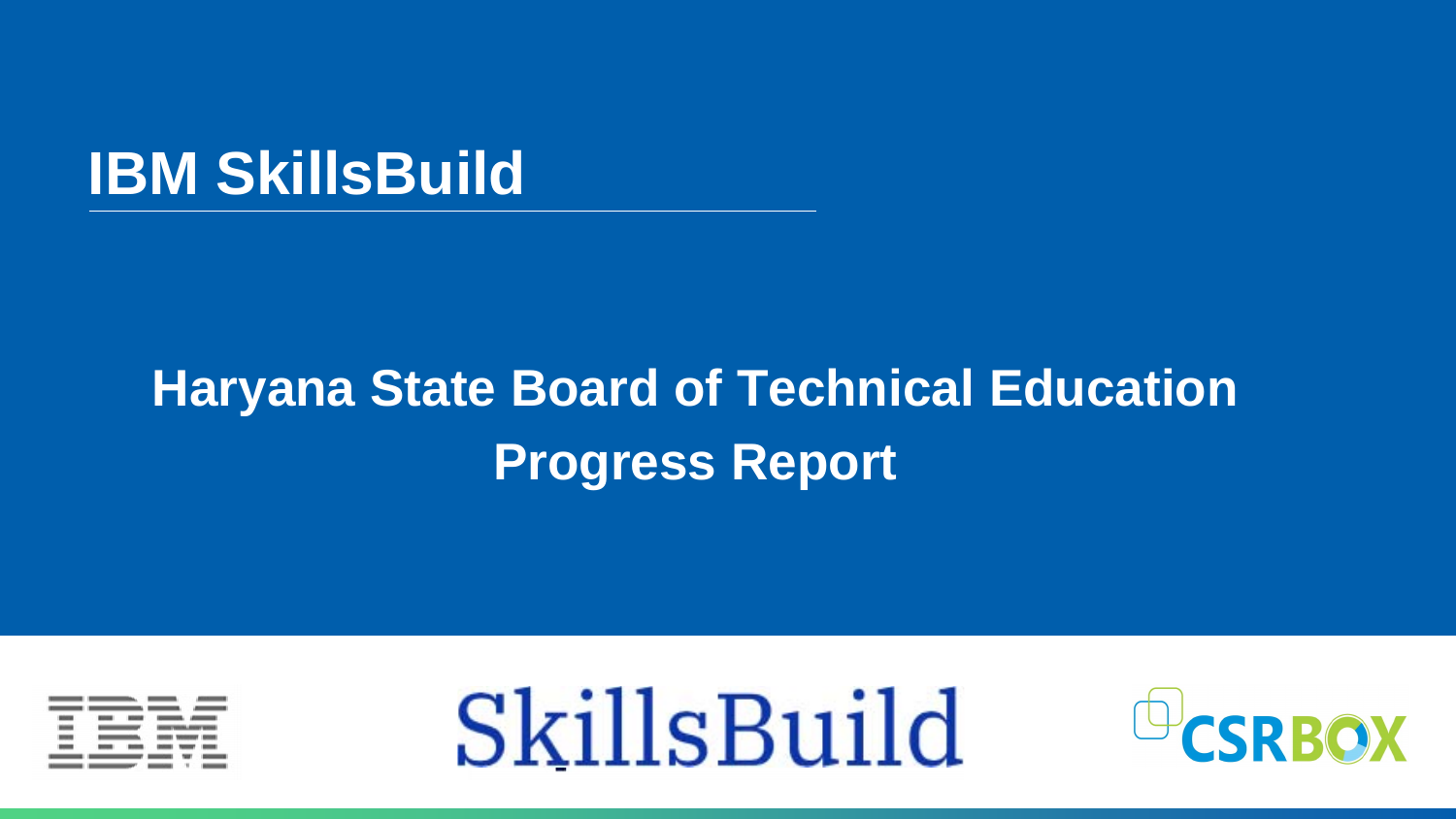

# **IBM SkillsBuild Dashboard**

- Learners Onboarded- 18,500
- Active Learners on the Platform- 6400
- Number of institutes covered in onsite sessions- 12
- Number of institutes covered in virtual sessions- 14
- Most opted course- Job Readiness Skill



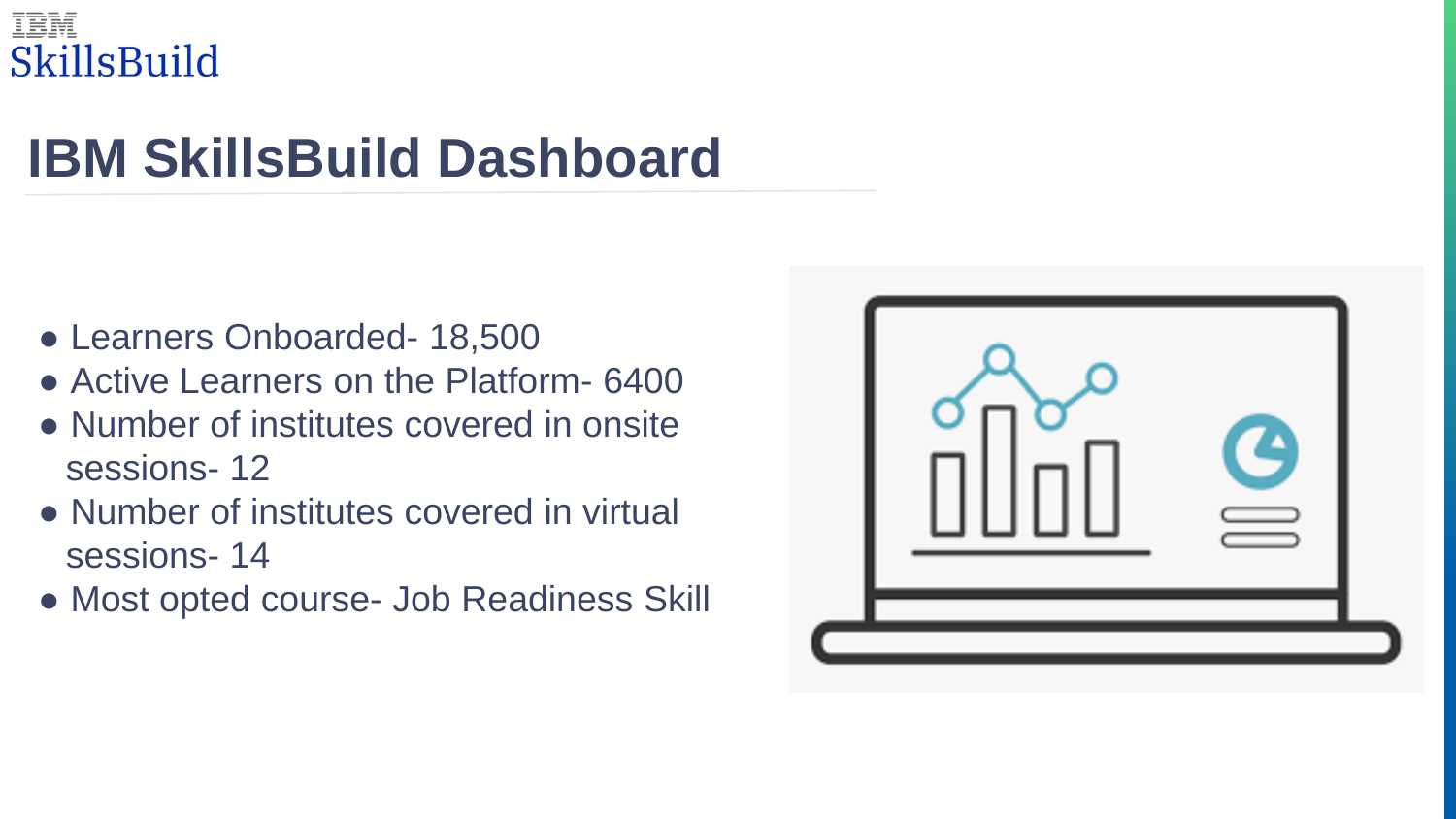Learner Name: Mohit Yadav

Diploma: Electronic and communication (UN) Institute Name: Seth Jai Prakash Polytechnic, Damla

Getting introduced to an e-learning platform with no cost was something new for Mohit as well as for his classmates. Mohit got introduced to IBM skillsbuild platform via virtual sessions conducted by CSRBOX Team. According to him, the session was well explained with well-structured concepts. Mohit has spent finished more than 20 courses with 70 hours of learning.

*"I liked the fact that courses over IBM skillsbuild platform comes with real time case studies and practical examples I could relate to and also has exercises and videos. Great platform would recommend to every learner who seek for upskilling them".* - Mohit Yadav



### SkillsBuild





### **Students' Feedback**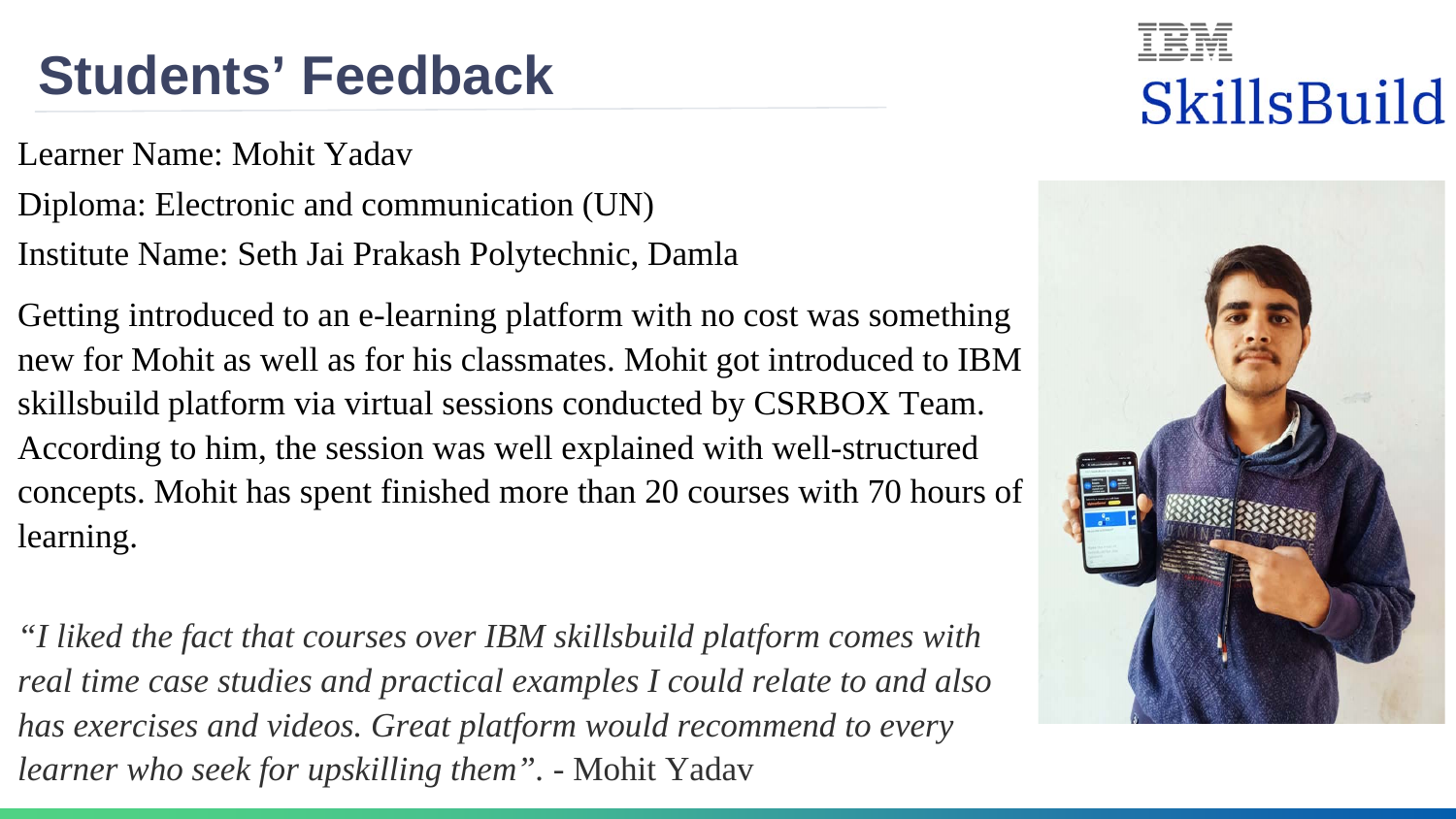Learner Name: Simran Rana Diploma:- Mechanical Engineering 2nd year Institute name :- Govt. Polytechnic, Narnaul

*"Job Readiness is a great workshop that I have come across. I became aware of many insightful learning and got a guidance on to proceed with the placements. I have learnt from basics like, how to prepare for the interviews, writing a resume, etc. Workshop made me introspect and*  research on many things at the same time. We were also introduced to *IBM skillsbuild platform where a user can get free lifetime access to*  learn numerous skills and can take up courses related to professional *skills, technical skills and essential skills. Would surely recommend it to all the aspirants."*

- *Simran Rana*



### SkillsBuild





### **Students' Feedback**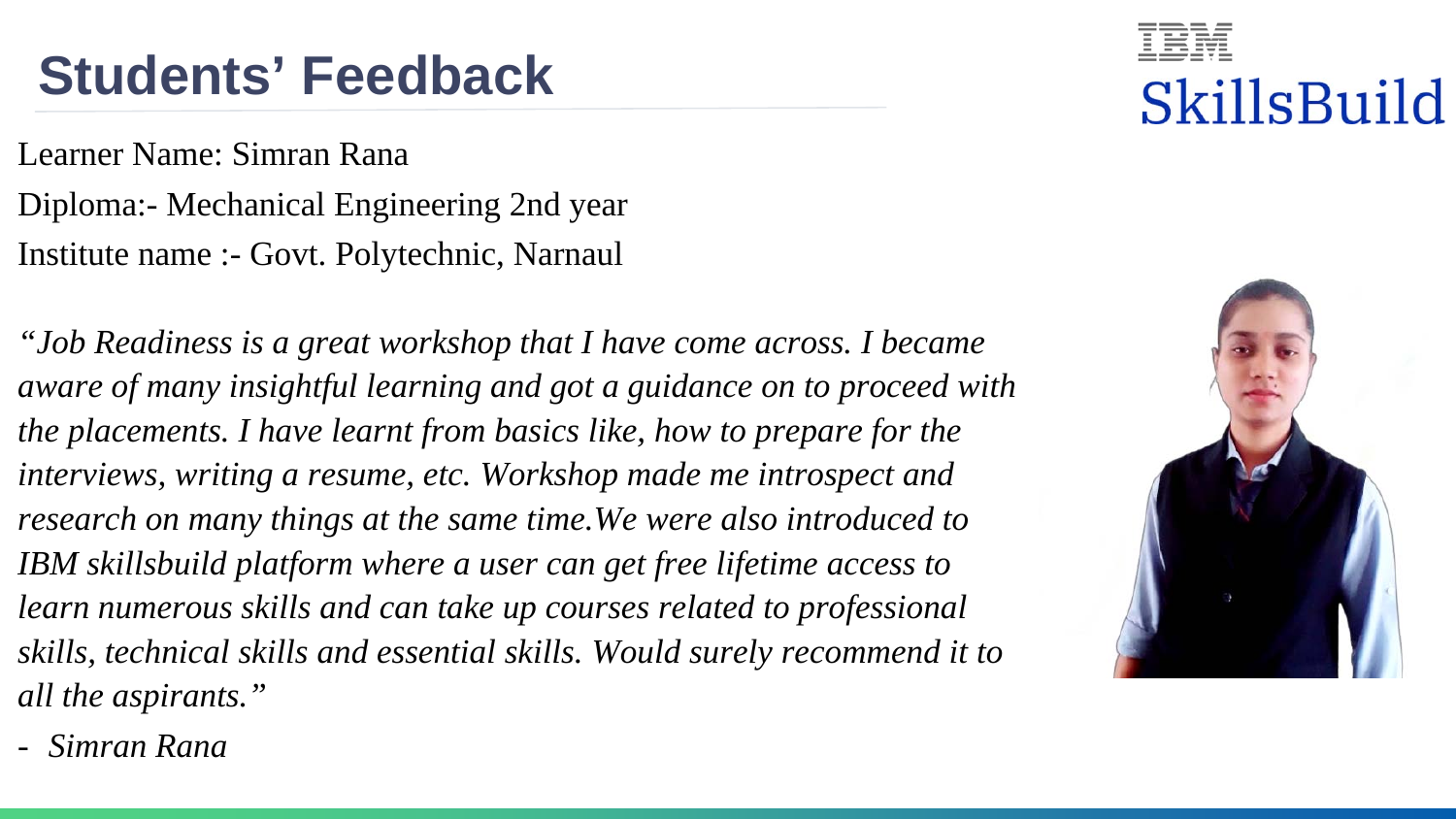### **Full Name:** Umesh Pehal **Designation:** Lecturer in Mechanical Engineering **College Name:** CMRA Government Polytechnic Sanghi Dist., Rohtak

The program conducted by SkillsBuild at our institute was wonderful. All students are attending the courses on regular basis and getting certificates for the same.

The students are gaining a lot from this platform in the field of technology as well as personality development. Definitely students are exploring various other fields in addition to their own engineering stream. This is a very good initiative by IBM and CSRBOX for the overall development of students of all fields. Students are gaining a lot and developing their skill and thereby widening their career horizons.



### SkillsBuild





# **Faculty Testimonial**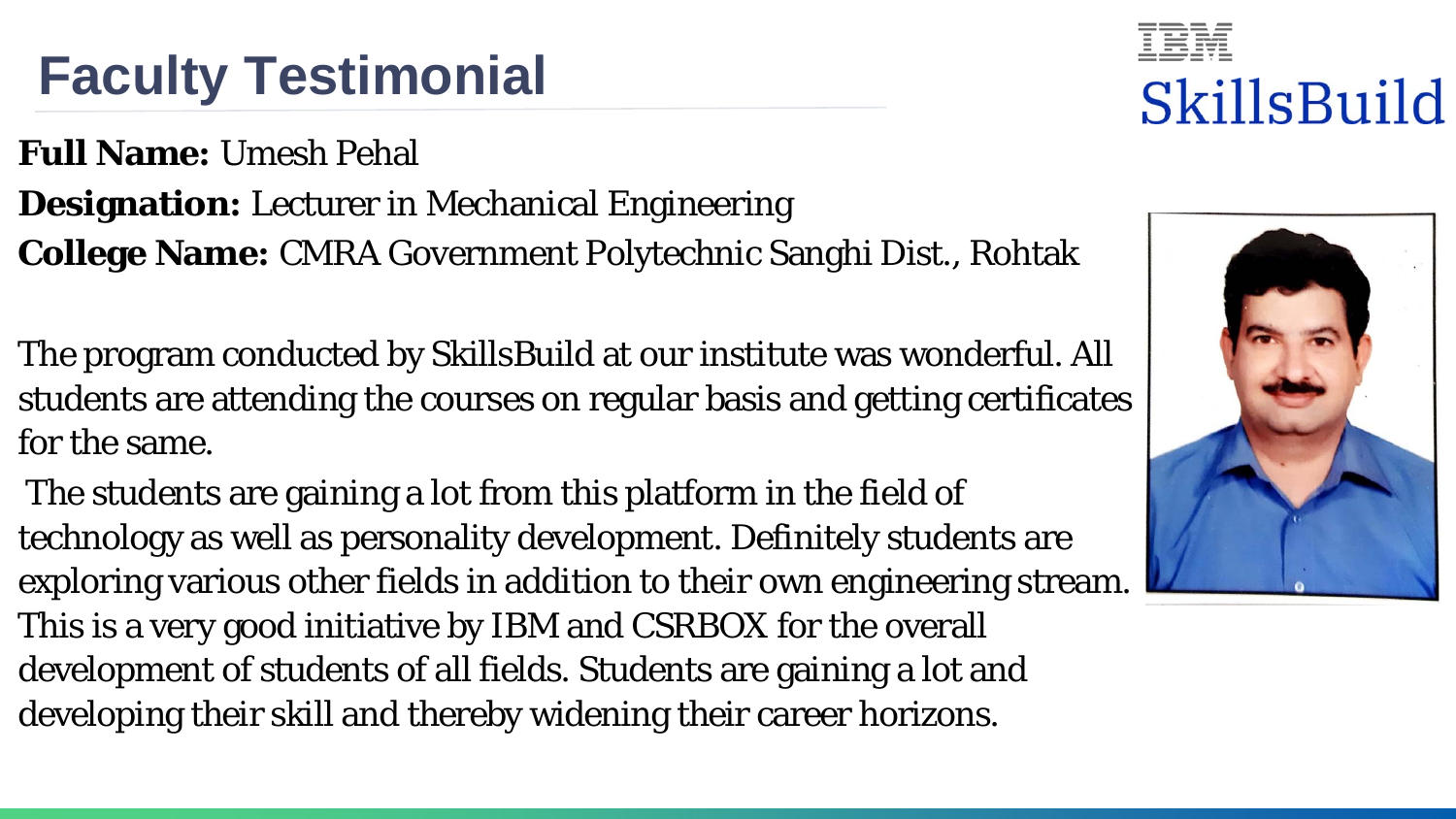**Full Name:** Rajesh Kumar Jindal **Designation:** Head of Department-cum -TPO **College Name:** Govt. Polytechnic Education Society, Manesar

Students got introduced to skills like personality development and employability enhancement skills job readiness workshop and this will also definitely help them in their recruitment. Great Experience, we can conduct such workshops once in every semester. IBM SkillsBuild platform is indeed helping students in widening their career horizons by guiding the students in effective way for their progressive career goals. I sincerely thank CSRBOX and IBM for providing a platform for the students. I hope that this gives exposure to hands-on and practical applications will align students to the industry requirements thereby helping them in excelling in their career.



### SkillsBuild





# **Faculty Testimonial**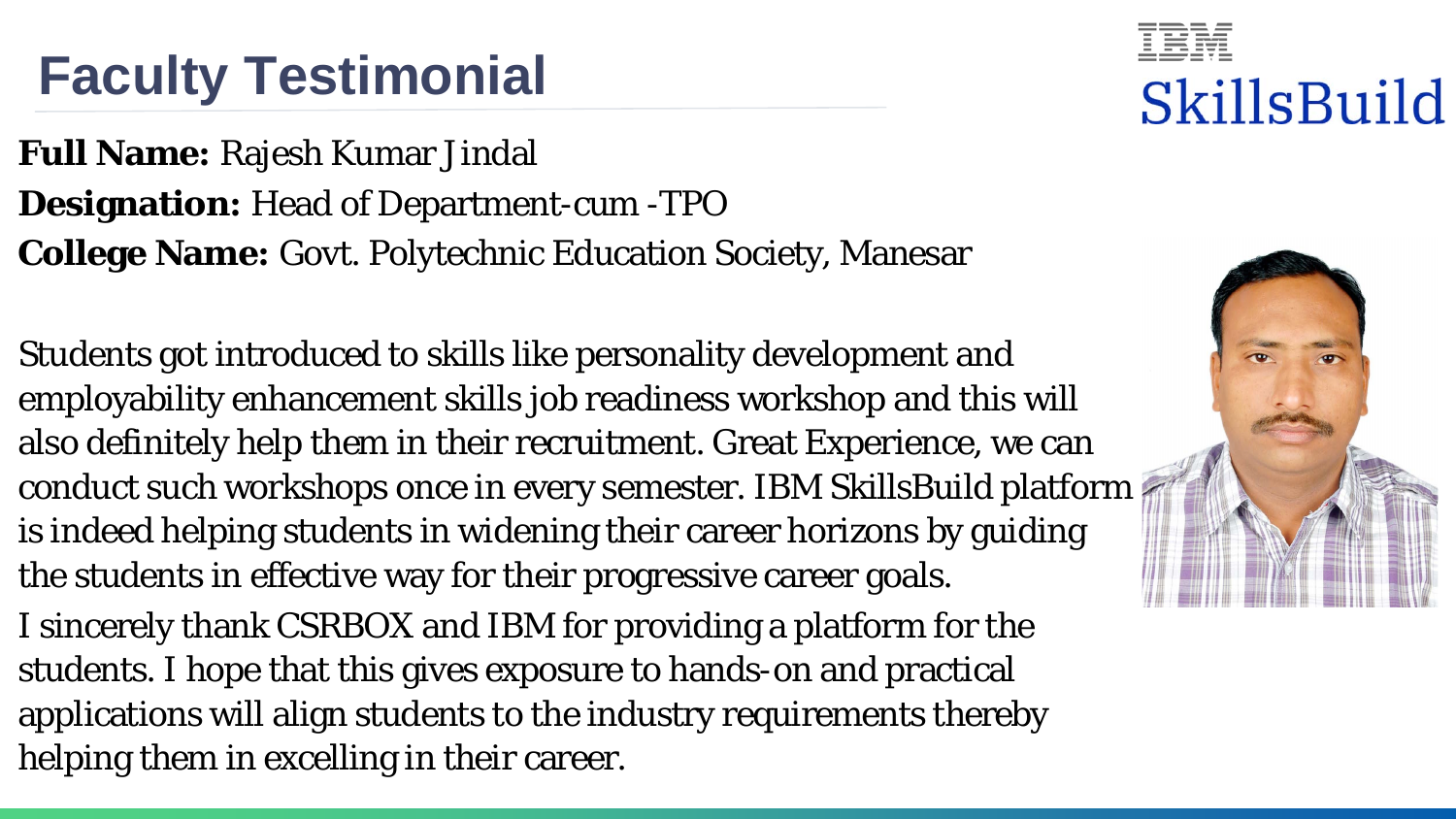## **Onsite Sessions by CSRBOX Team**











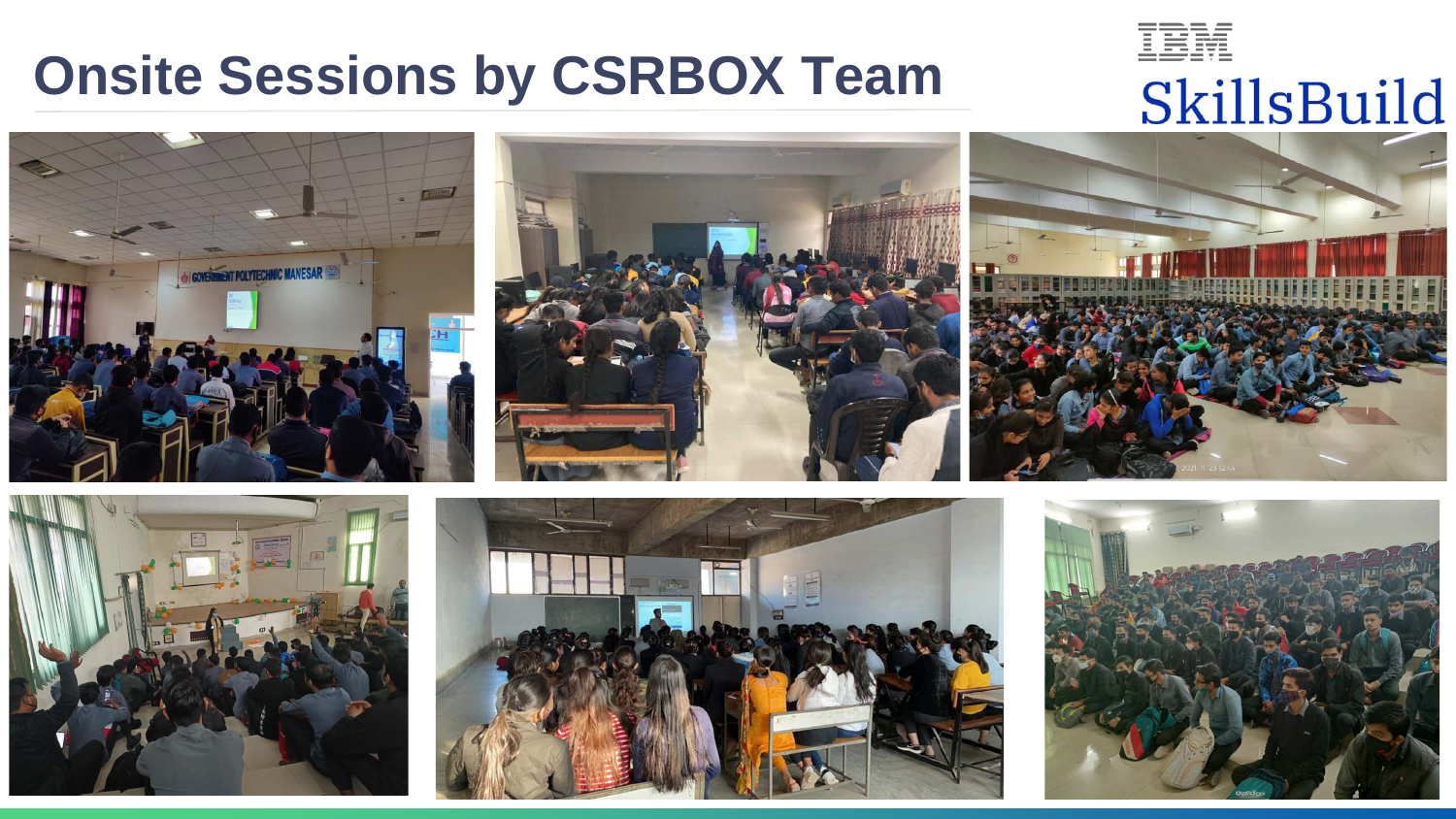# **Social Media Amplification**

 $0.0.0$ 

THE R. P. LEWIS CO., LANSING MICH.

**CSRBOX** 21.327 followers  $1w \cdot \mathbf{Q}$ 

Job readiness skills are a set of skills and behaviours that are necessary to enter any workplace! Your impressive resume and cover letter are the tickets to your dream job and with this CSRBOX has started its on-campus Job Readiness Programs and recently conducted one with 400+ students of Govt. Polytechnic, Jamalpur Shekhon, Haryana.

We thank Manoviraj Singh and Rashika Chaurasia for facilitating this session and Mr. Ajay Patter for his immense support in organizing the session.

To organise workshops at your institute or for more details, connect with us at manoviraj@csrbox.org

#ibmskillsbuild #skillsbuild #mentorship #innovationcamps #skilldevelopment #jobreadiness #sessions

Bhomik Shah Manoviraj Singh Joyeeta Das Sharvari Parikh Chris Barreto **SHIKHA DOGRA IBM** 







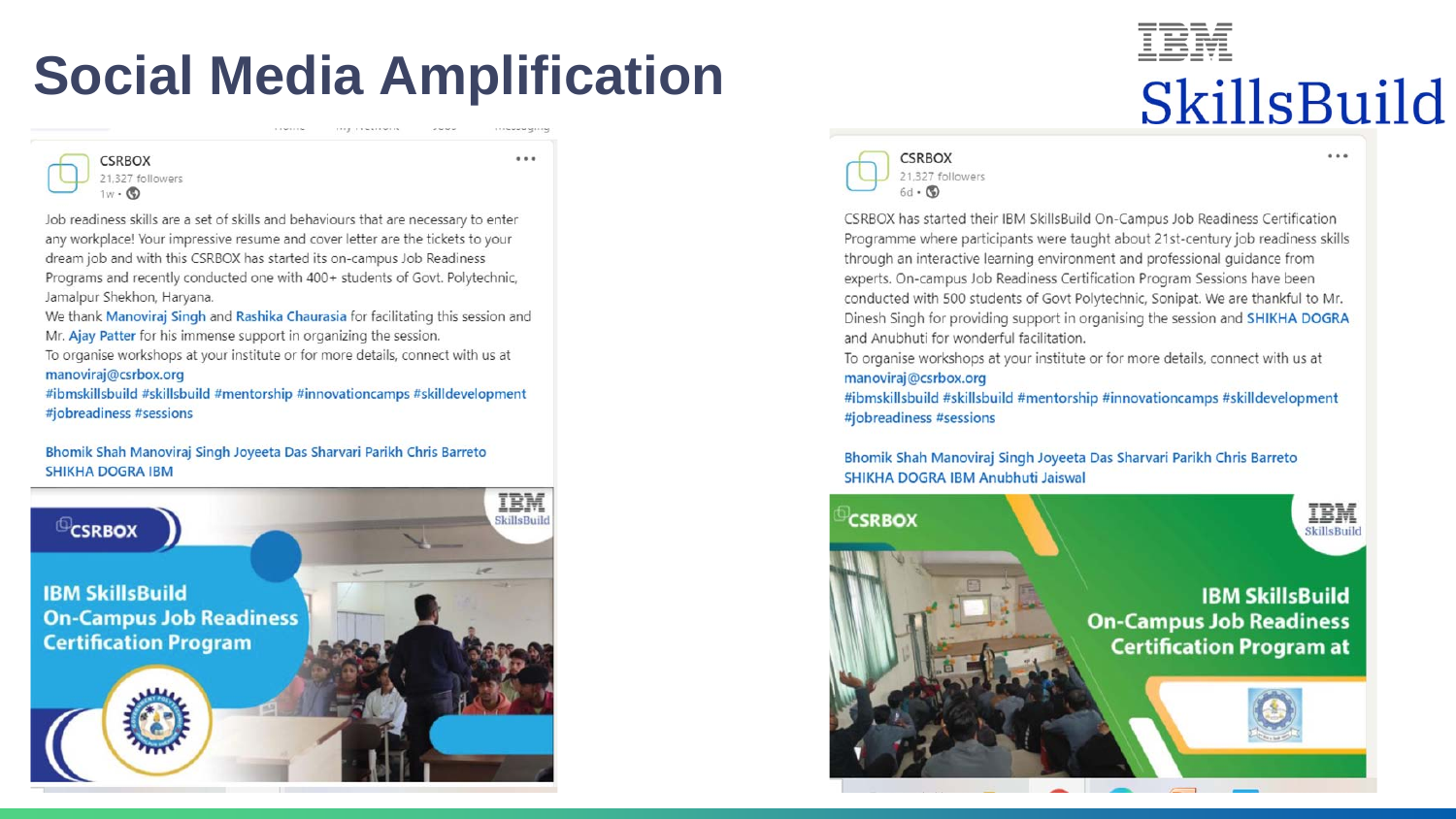# **Support from HSBTE Department**

| Sr.<br>No.     | <b>Name of Institute</b>                        | <b>Name of Principal</b>                                                            | <b>Contact No.</b>               | <b>Email Id</b>              | <b>Name of TPO</b>        | <b>Contact No.</b>              | <b>Email Id</b>                                 |
|----------------|-------------------------------------------------|-------------------------------------------------------------------------------------|----------------------------------|------------------------------|---------------------------|---------------------------------|-------------------------------------------------|
|                | GGS GPES, Cheeka<br>(Kaithal)                   | Sh. Devender Rana (Sr.<br>Lecturer) of GPES Cheeka<br>(Officiating Principal)       | $ 01743 - 223675 $<br>8295045000 | gpchikka@hry.nic.in          | Himanshu                  | 94160 97224                     | gpchikka@hry.nic.in                             |
| $\overline{2}$ | <b>CR Polytechnic, Rohtak</b>                   | Sh. Sushil Balyan)                                                                  | 9991912255                       | crprohtak@hry.nic.in         | <b>JAI KANWAR Antil</b>   | 9671667555                      | tpocell@crpolytechnic.org                       |
| 3              | Govt. Polytechnic for<br>Women, Ambala          | Sh. R.S. Sangwan (HOD)<br>of Govt. cadre<br>Polytechnics<br>(Officiating Principal) | 9417088376                       | gpwambala@hry.nic.in         | Dr. Labh Singh Nain       | 7015207790                      |                                                 |
|                | Govt. Polytechnic,<br>Hathnikund (Yamuna Nagar) | Sh. Alok Singh, HOD<br>(Officiating Principal)                                      | 9896809442                       | gphathnikund@gmail.co  <br>m | Sh. Sanjeev Kumar<br>Amit | 9466220094<br>+919416255<br>115 | sanjers12@gmail.com<br>amitsheoran123@gmail.com |
| 5              | Govt. Polytechnic, Nanakpur<br>(Panchkula)      | Smt. Suksham Goel,<br><b>Officiating Principal</b>                                  | 9417279198                       | gpnanakpur@gmail.com         | <b>Virender Gupta</b>     | 9466326193                      | tpocell.gpnanakpur@gmail.c<br><b>OM</b>         |



### SkillsBuild







### **List of Inactive Colleges**

A notification from HSBTE department to inactive colleges for supporting CSRBOX in taking the implementation process ahead with their respective institutes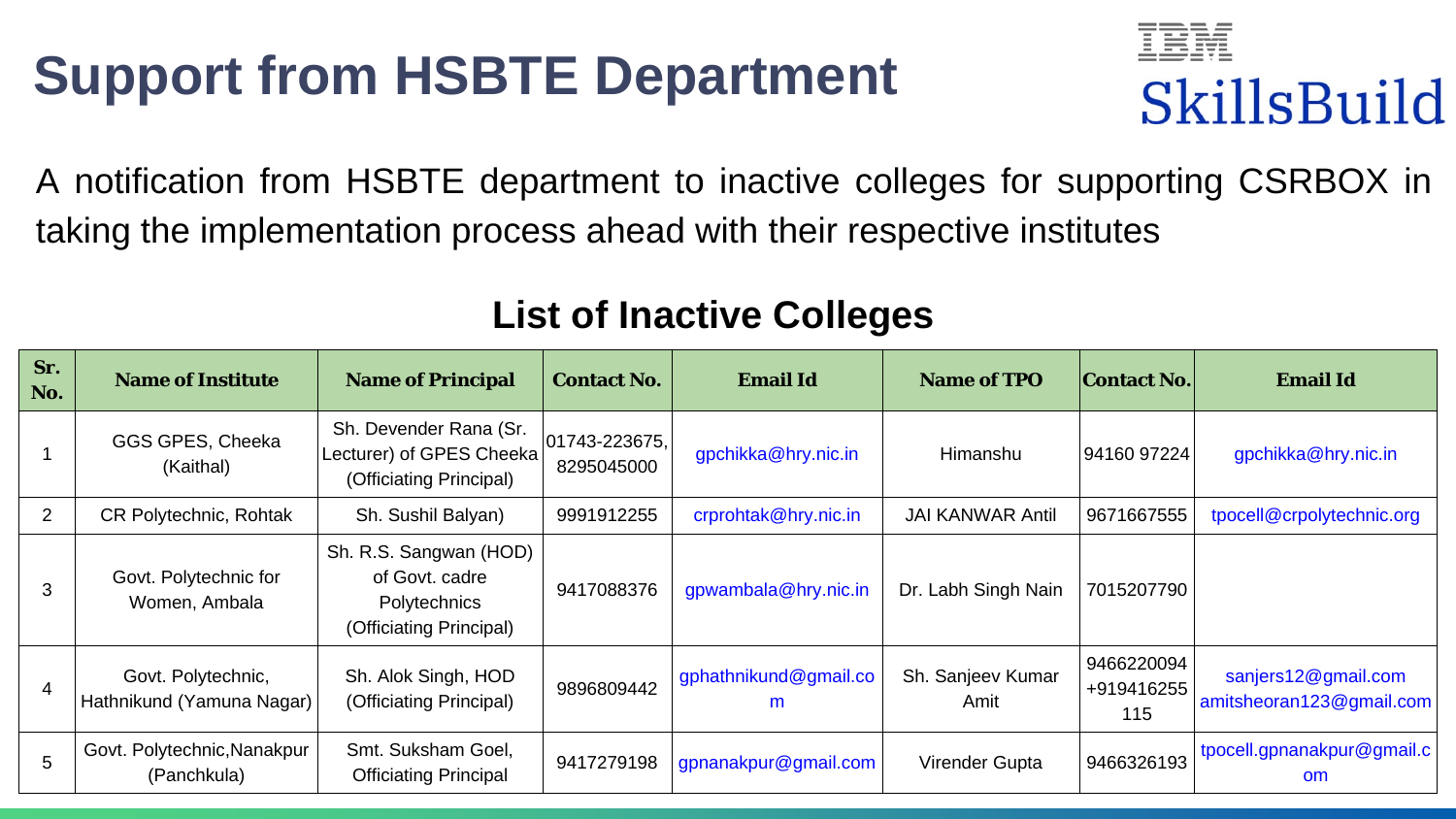### **List of Inactive Institutes (Contd.)**

| Sr.<br>No. | <b>Name of Institute</b>                                     | <b>Name of Principal</b>                                   | <b>Contact No.</b> | <b>Email Id</b>                                                 | <b>Name of TPO</b>                                         | <b>Contact</b><br>No. | <b>Email Id</b>                               |
|------------|--------------------------------------------------------------|------------------------------------------------------------|--------------------|-----------------------------------------------------------------|------------------------------------------------------------|-----------------------|-----------------------------------------------|
| 6          | Govt. Polytechnic, Rajpur Sh. Rajnish Garg, HOD,<br>Sadhaura | (Officiating Principal)                                    |                    | 9812004375   rgarg640@gmail.com                                 |                                                            |                       |                                               |
|            | Govt. Polytechnic,<br><b>Bhiwani</b>                         | Sh. Brij Mohan, Sr.<br>Lecturer (Officiating<br>Principal) | 9416312460         | gpbhiwani2013@gmai <br><b>I.com</b>                             | Sh Kunal Jeet Singh                                        | 6                     | 941630598 tpogpbhiwani2013@<br>.com           |
| 8          | Govt. Polytechnic,<br>Shergarh                               | Sh. Asheesh Mehta,<br>Lecturer, (Officiating<br>Principal) | 8708740686         | gpesshergarh@gmail.<br>com                                      | Sh. Asheesh Mehta,<br>Lecturer, (Officiating<br>Principal) | 870874068<br>6        | gpesshergarh@gma<br>m                         |
| 9          | <b>RJLB GPES, Loharu</b><br>(Bhiwani)                        | <b>Virender Singh</b>                                      |                    | gploharu@hry.nic.in<br>9416137995 virendersangwan@gm<br>ail.com | <b>Sh. Dinesh Kumar</b>                                    | 6                     | 981371965   dineshsindhu2003@<br><b>O.COM</b> |